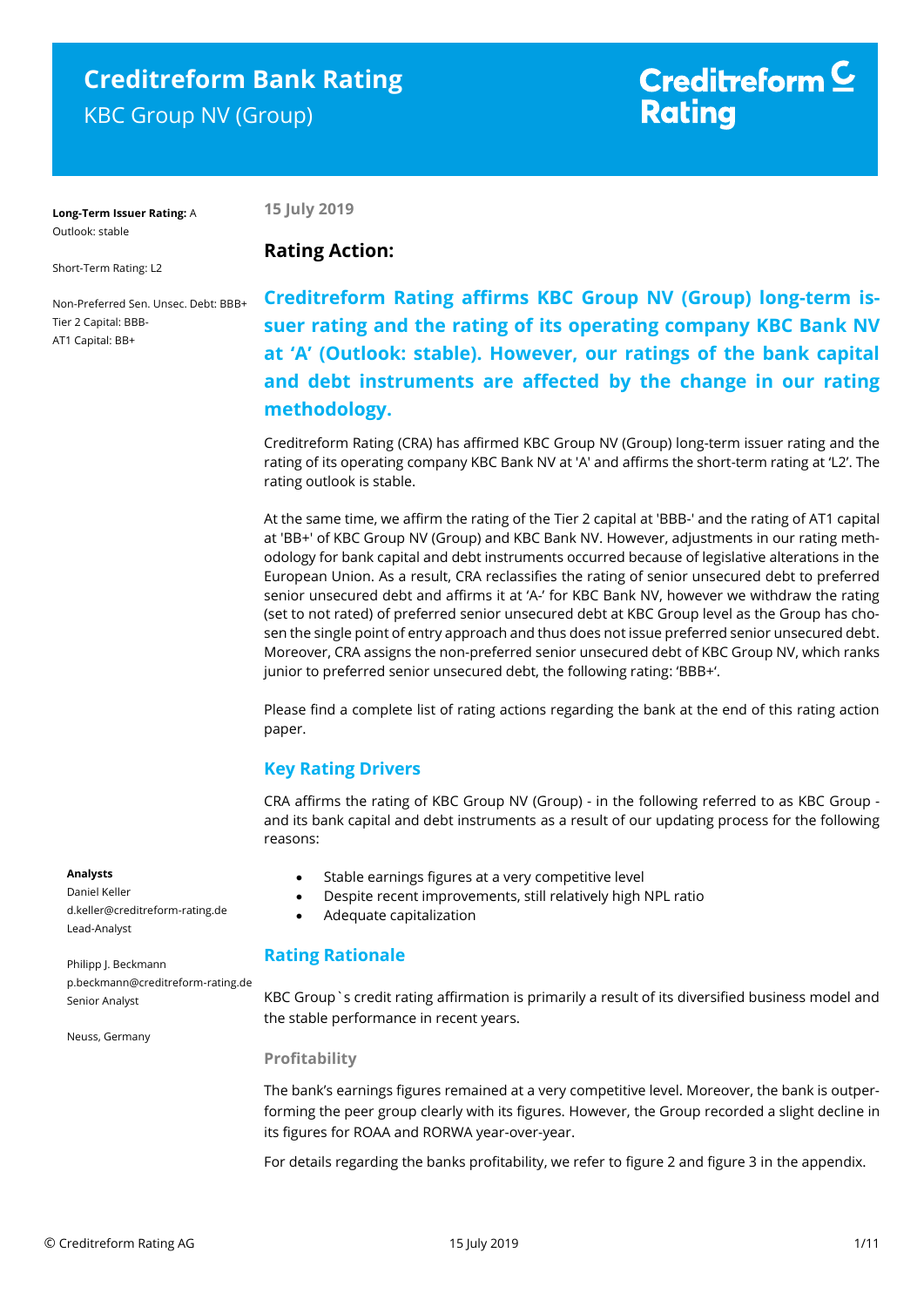#### **Asset Situation and Asset Quality**

KBC Group´s non-performing exposures reduced considerably year-over-year, however, the NPL ratio is still clearly worse than the average of the peer group. By contrast, the banks impairments to NPL ratio is in line with the average of the peer group with 53%. Noteworthy is that the Group reveals for the second consecutive year in a row negative impairments for customer loans which lead ultimately to gains. These reversals occurred primarily in the International Markets Business Unit.

The banks RWA ratio increased slightly to 33%; however, it is still below the average of its competitors.

We refer to figure 4 and figure 5 in the appendix regarding the details of KBC Group `s asset situation and asset quality.

#### **Refinancing and Capital Quality**

KBC Group exhibits sound and stable regulatory capital ratios. The reduction year-over-year is primarily a result of the increase in risk-weighted assets. The bank targets to maintain a capital reference position of 16% for the CET1 ratio.

The ratings of KBC Group's bank capital and debt instruments are affected due to our rating mechanism and the recent change in our methodology. Moreover, the Group has chosen the single point of entry approach and thus issues only non-preferred senior unsecured debt. By contrast, the Group`s operating entity KBC Bank NV is responsible for issuing preferred senior unsecured debt.

For details regarding the banks refinancing and capital quality, we refer to figure 6 and figure 7 in the appendix.

#### **Liquidity**

In our opinion, the overall liquidity situation of the bank is satisfactory. Noteworthy is the banks stable and balanced loan-to-deposit ratio.

For details regarding the banks liquidity, we refer to figure 8 in the appendix.

#### **Outlook**

We consider the outlook of KBC Group`s long-term issuer rating and its bank capital and debt instruments as stable. This reflects our view that the banks is likely to maintain its earnings figures in the upcoming years while displaying a solid capitalization. However, we will observe if KBC Group is able manage its non-performing assets.

In addition, we assume stable political and economic environment in KBC`s markets of operations.

#### **Scenario Analysis**

In a scenario analysis, KBC Group's rating developed significantly better in the "best case" scenario and slightly worse in the "worst case" scenario. The ratings of bank capital and the senior unsecured debt classes would behave similarly based on our rating mechanism. These ratings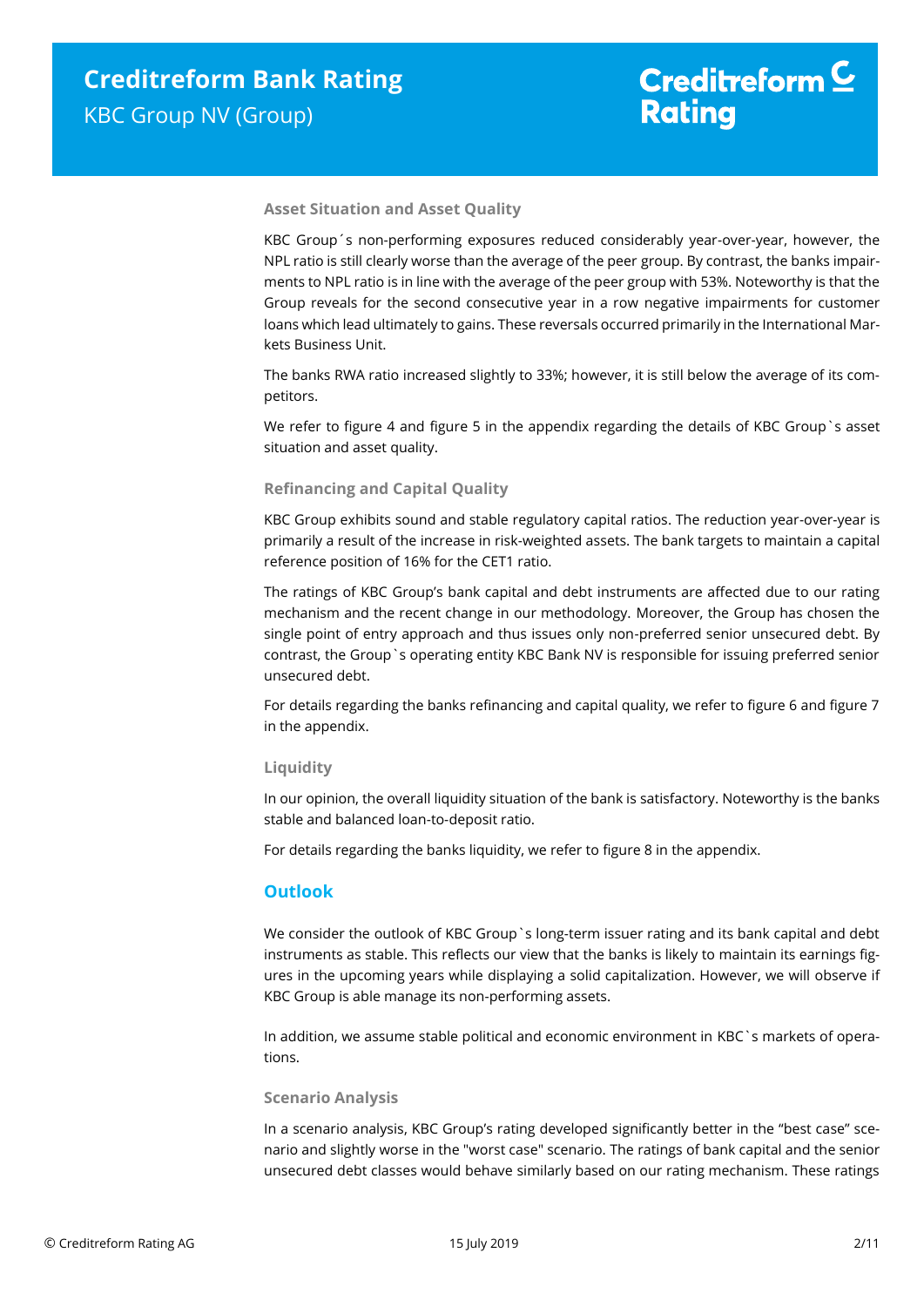# Creditreform  $\underline{\mathsf{C}}$ **Rating**

are especially sensitive to changes in total equity and to the bank capital and debt structure in general.

We could upgrade KBC Group's long-term issuer credit rating and its bank capital and debt instruments if we see the bank improves its asset quality significantly. In addition, a further improvement of the bank's capitalization might lead to an upgrade as well.

By contrast, a downgrade of KBC Group's long-term issuer credit rating and its bank capital and debt instruments is likely if we see a sustainable decline in KBC Group`s earnings figures. In addition, a worsening of the capitalization or the asset quality might lead to a downgrade of the bank's long-term issuer rating and its bank capital and debt instruments.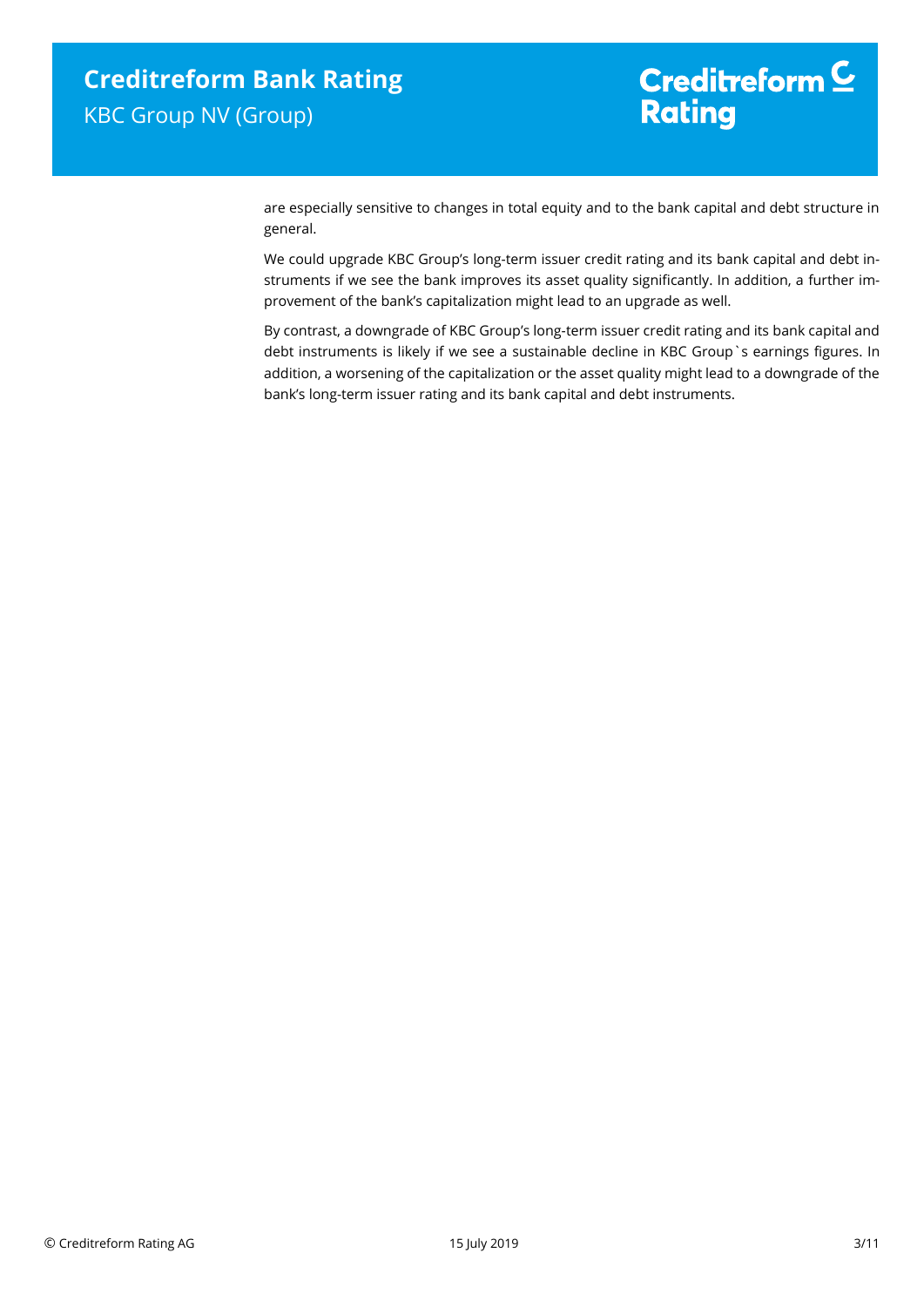## **CRA's rating actions at a glance**

KBC Group NV (Group):

- Long-Term Issuer Rating affirmed at 'A', stable outlook
- Short-term rating affirmed at 'L2'
- Senior unsecured debt reclassified to preferred senior unsecured debt and set to "not rated"
- Non-preferred senior unsecured debt rated at 'BBB+'
- Tier 2 capital affirmed at 'BBB-'
- AT1 capital affirmed at 'BB+'

KBC Bank NV:

- Long-Term Issuer Rating affirmed at 'A', stable outlook
- Short-term rating affirmed at 'L2'
- Senior unsecured debt reclassified to preferred senior unsecured debt and affirmed at 'A-'
- Tier 2 capital affirmed at 'BBB-'
- AT1 capital affirmed at 'BB+'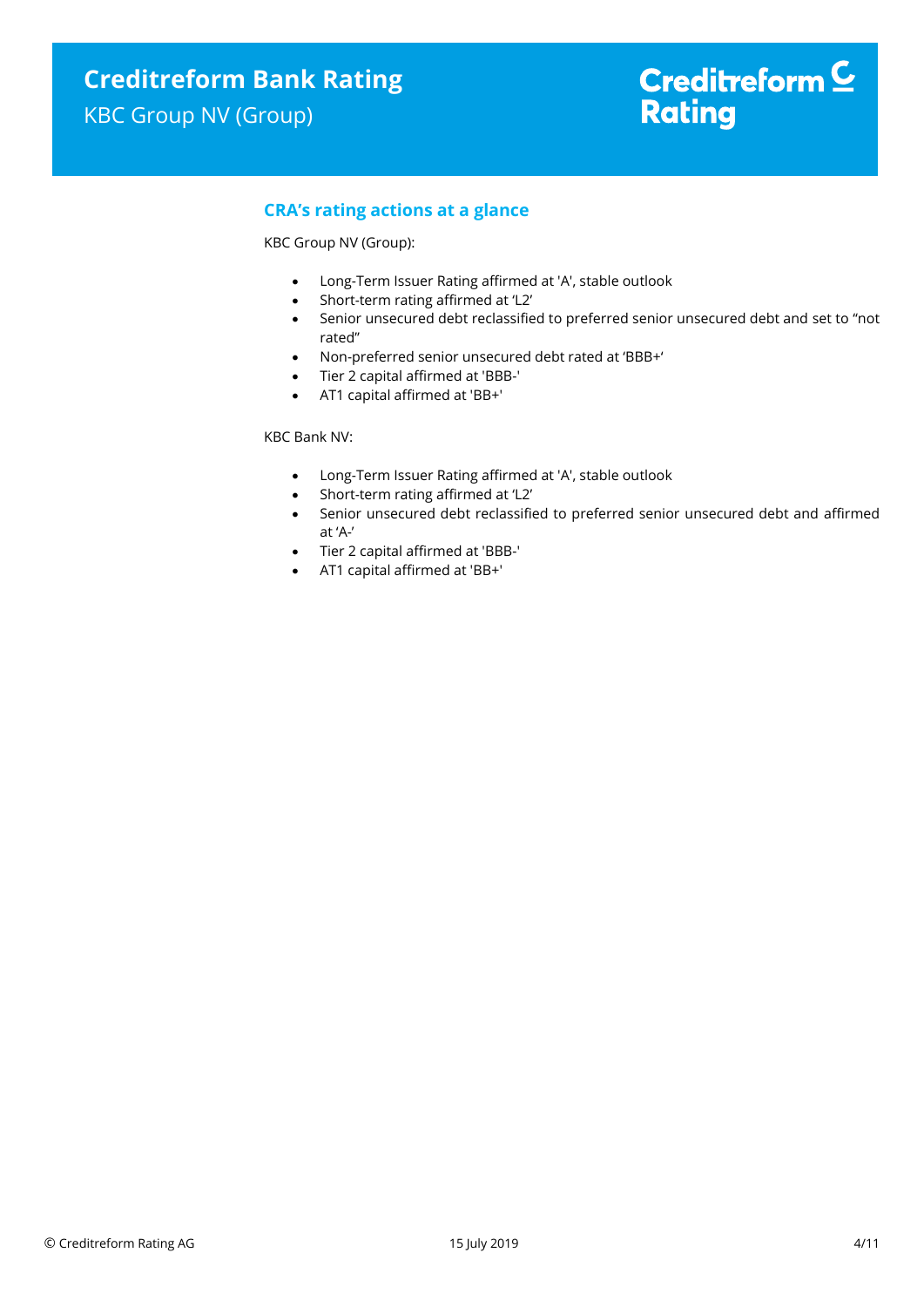## **Ratings Detail**

#### **Bank ratings**

The bank ratings are dependent on a host of quantitative and qualitative factors. An improvement in either sub-category may result in a higher rating score.

LT Issuer / Outlook / Short-Term **A / stable / L2**

#### **Bank Capital and Debt Instruments Ratings**

The ratings for bank capital and debt instruments are inter alia dependent on subordination and relative size of the instrument class, based on the long-term issuer rating of the bank.

| Preferred senior unsecured debt (PSU):     | n.r.        |
|--------------------------------------------|-------------|
| Non-preferred senior unsecured debt (NPS): | <b>BBB+</b> |
| Tier 2 (T2):                               | BBB-        |
| Additional Tier 1 (AT1):                   | $RR+$       |

#### **Ratings Detail and History**

Please consult our websit[e www.creditreform-rating.de](http://www.creditreform-rating.de/) for additional information regarding the dates of publication.

Figure 1: Ratings Detail and History

| <b>Bank Issuer Rating</b>                        | <b>Rating Date</b> | <b>Publication Date</b> | <b>Result</b>            |
|--------------------------------------------------|--------------------|-------------------------|--------------------------|
| Initialrating                                    | 12.06.2018         | 20.06.2018              | A / stable / L2          |
| <b>Rating Update</b>                             | 15.07.2019         | 17.07.2019              | A / stable / L2          |
| <b>Bank Capital and Debt Instruments</b>         | <b>Rating Date</b> | <b>Publication Date</b> | <b>Result</b>            |
| Senior Unsecured / T2 / AT1 (Initial)            | 12.06.2018         | 20.06.2018              | A- / BBB- / BB+          |
| <b>PSU / NPS / T2 / AT1</b>                      | 15.07.2019         | 17.07.2019              | n.r. / BBB+ / BBB- / BB+ |
| <b>Subsidiaries of the Bank</b>                  | <b>Rating Date</b> | <b>Publication Date</b> | <b>Result</b>            |
| <b>KBC Bank NV</b>                               |                    |                         |                          |
| Initialrating                                    | 04.12.2018         | 13.12.2018              | A / stable / L2          |
| <b>Rating Update</b>                             | 15.07.2019         | 17.07.2019              | A / stable / L2          |
| Bank Capital and Debt Instruments of KBC Bank NV |                    |                         |                          |
| Senior Unsecured / T2 / AT1 (Initial)            | 04.12.2018         | 13.12.2018              | $A - / BBB - / BB +$     |
| <b>PSU / NPS / T2 / AT1</b>                      | 15.07.2019         | 17.07.2019              | $A - / - /$ BBB- / BB+   |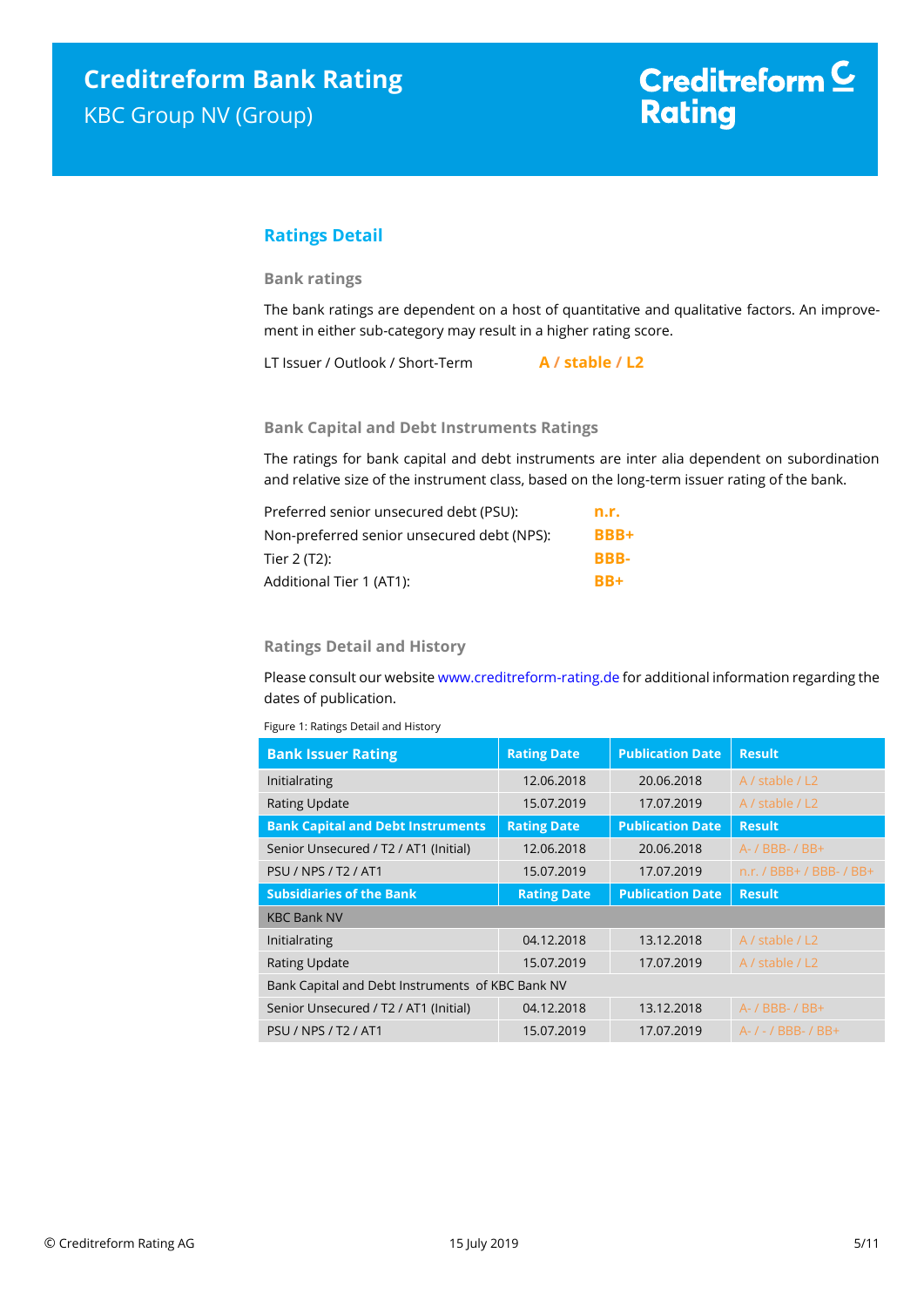## **Appendix**

Figure 2: Group income statement | Source: eValueRate / CRA

| <b>Income Statement</b>                                      | 2015                     | 2016      | $\overline{20}17$ | %                        | 2018      |
|--------------------------------------------------------------|--------------------------|-----------|-------------------|--------------------------|-----------|
| Income (€000)                                                |                          |           |                   |                          |           |
| Net Interest Income                                          | 4.311.000                | 4.258.000 | 4.121.000         | $+10,2$                  | 4.543.000 |
| Net Fee & Commission Income                                  | 1.678.000                | 1.450.000 | 1.707.000         | $+0.7$                   | 1.719.000 |
| Net Insurance Income                                         | 381.000                  | 438,000   | 640.000           | $+9,5$                   | 701.000   |
| Net Trading Income                                           | 404.000                  | 729.000   | 1.055.000         | $-77,3$                  | 240.000   |
| <b>Equity Accounted Results</b>                              | 24.000                   | 27,000    | 11.000            | $+45,5$                  | 16.000    |
| Dividends from Equity Instruments                            | 75.000                   | 77.000    | 63.000            | $+30.2$                  | 82.000    |
| Other Income                                                 | 298.000                  | 259,000   | 114.000           | $+99,1$                  | 227.000   |
| <b>Operating Income</b>                                      | 7.171.000                | 7.238.000 | 7.711.000         | $-2,4$                   | 7.528.000 |
| Expenses (€000)                                              |                          |           |                   |                          |           |
| Depreciation and Amortisation                                | 287.000                  | 264.000   | 306.000           | $+6,2$                   | 325.000   |
| Personnel Expense                                            | 2.245.000                | 2.252.000 | 2.303.000         | $+1,7$                   | 2.343.000 |
| Tech & Communications Expense                                |                          |           |                   |                          |           |
| Marketing and Promotion Expense                              | $\overline{a}$           |           |                   | $\sim$                   |           |
| <b>Other Provisions</b>                                      |                          |           |                   | $\overline{\phantom{a}}$ |           |
| Other Expense                                                | 1.392.000                | 1.449.000 | 1.505.000         | $+7,1$                   | 1.612.000 |
| <b>Operating Expense</b>                                     | 3.924.000                | 3.965.000 | 4.114.000         | $+4,0$                   | 4.280.000 |
| Operating Profit & Impairment (€000)                         |                          |           |                   |                          |           |
| <b>Pre-impairment Operating Profit</b>                       | 3.247.000                | 3.273.000 | 3.597.000         | $-9,7$                   | 3.248.000 |
| <b>Asset Writedowns</b>                                      | 712.000                  | 183.000   | $-70.000$         | $-11,4$                  | $-62.000$ |
| Net Income (€000)                                            |                          |           |                   |                          |           |
| Non-Recurring Revenue                                        | $\overline{\phantom{a}}$ |           |                   | $\overline{\phantom{a}}$ |           |
| Non-Recurring Expense                                        |                          |           |                   |                          |           |
| <b>Pre-tax Profit</b>                                        | 2.535.000                | 3.090.000 | 3.667.000         | $-9,7$                   | 3.310.000 |
| Income Tax Expense                                           | $-104.000$               | 662.000   | 1.092.000         | $-32,2$                  | 740.000   |
| <b>Discontinued Operations</b>                               |                          |           |                   |                          |           |
| <b>Net Profit</b>                                            | 2.639.000                | 2.428.000 | 2.575.000         | $-0,2$                   | 2.570.000 |
| Attributable to minority interest (non-controlling interest) |                          |           |                   |                          |           |
| Attributable to owners of the parent                         | 2.639.000                | 2.427.000 | 2.575.000         | $-0,2$                   | 2.570.000 |

Figure 3: Group key earnings figures | Source: eValueRate / CRA

| Income Ratios (%)                                     | 2015  | 2016  | 2017  | $\%$    | 2018  |
|-------------------------------------------------------|-------|-------|-------|---------|-------|
| Cost Income Ratio (CIR)                               | 54,72 | 54,78 | 53,35 | $+3,50$ | 56,85 |
| Cost Income Ratio ex. Trading (CIRex)                 | 57,99 | 60,92 | 61,81 | $-3,08$ | 58,73 |
| Return on Assets (ROA)                                | 1,05  | 0,88  | 0,88  | $+0,02$ | 0,91  |
| Return on Equity (ROE)                                | 16,69 | 13,99 | 13,69 | $-0,60$ | 13,09 |
| Return on Assets before Taxes (ROAbT)                 | 1,00  | 1,12  | 1,25  | $-0,09$ | 1,17  |
| Return on Equity before Taxes (ROEbT)                 | 16,03 | 17,80 | 19,50 | $-2,64$ | 16,86 |
| Return on Risk-Weighted Assets (RORWA)                | 3,02  | 2,79  | 2,80  | $-0,09$ | 2,71  |
| Return on Risk-Weighted Assets before Taxes (RORWAbT) | 2,90  | 3,56  | 3,99  | $-0,50$ | 3,49  |
| Net Interest Margin (NIM)                             | 2,04  | 1,97  | 1,92  | $-0,08$ | 1,84  |
| Pre-Impairment Operating Profit / Assets              | 1,29  | 1,19  | 1,23  | $-0,09$ | 1,14  |
| Cost of Funds (COF)                                   | 1,34  | 1,03  | 0,88  | $+0,13$ | 1,01  |
| Change in % Points                                    |       |       |       |         |       |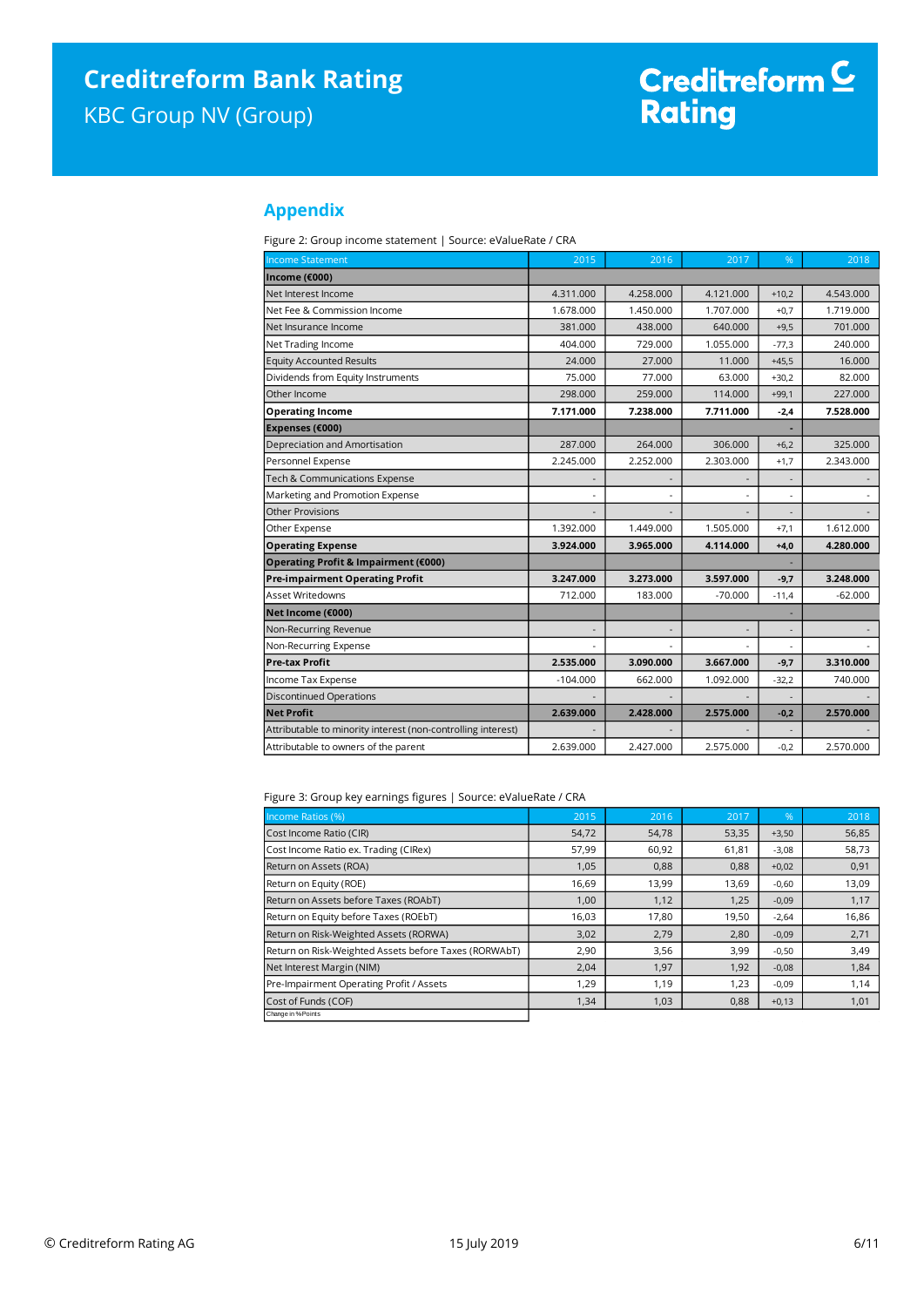# Creditreform C<br>Rating

Figure 4: Development of assets | Source: eValueRate / CRA

| Assets (€000)                         | 2015        | 2016        | 2017        | $\%$                     | 2018        |
|---------------------------------------|-------------|-------------|-------------|--------------------------|-------------|
| Cash and Balances with Central Banks  | 7.038.000   | 20.686.000  | 29.727.000  | $-37,1$                  | 18.691.000  |
| Net Loans to Banks                    | 13.631.000  | 16.929.000  | 24.450.000  | $+6,5$                   | 26.045.000  |
| Net Loans to Customers                | 128.223.000 | 133.231.000 | 141.502.000 | $+4,0$                   | 147.209.000 |
| <b>Total Securities</b>               | 73.459.000  | 73.786.000  | 68.370.000  | $-8,3$                   | 62.707.000  |
| <b>Total Derivative Assets</b>        | 8.807.000   | 8.861.000   | 5.932.000   | $-12,5$                  | 5.189.000   |
| <b>Other Financial Assets</b>         |             |             |             | $\overline{\phantom{a}}$ | 7.000       |
| <b>Financial Assets</b>               | 231.158.000 | 253.493.000 | 269.981.000 | $-3,8$                   | 259.848.000 |
| <b>Equity Accounted Investments</b>   | 207.000     | 212,000     | 240,000     | $-10,4$                  | 215.000     |
| Other Investments                     | 438.000     | 426.000     | 485.000     | $+15,7$                  | 561.000     |
| Insurance Assets                      | 13.457.000  | 13.803.000  | 14.552.000  | $-1,5$                   | 14.340.000  |
| Non-current Assets & Discontinued Ops | 15.000      | 8.000       | 21.000      | $-33,3$                  | 14.000      |
| Tangible and Intangible Assets        | 3.258.000   | 3.450.000   | 3.926.000   | $+3,6$                   | 4.068.000   |
| <b>Tax Assets</b>                     | 2.335.000   | 2.312.000   | 1.625.000   | $-4,7$                   | 1.549.000   |
| <b>Total Other Assets</b>             | 1.488.000   | 1.496.000   | 1.512.000   | $> +100$                 | 3.213.000   |
| <b>Total Assets</b>                   | 252.356.000 | 275.200.000 | 292.342.000 | $-2,9$                   | 283.808.000 |

#### Figure 5: Development of asset quality | Source: eValueRate / CRA

| <b>Asset Ratios (%)</b>                             | 2015                               | 2016  | 2017    | $\sqrt{96}$ | 2018    |
|-----------------------------------------------------|------------------------------------|-------|---------|-------------|---------|
| Net Loans / Total Assets                            | 50,81                              | 48,41 | 48,40   | $+3,47$     | 51,87   |
| Non-Performing Loans (NPL) / Net Loans to Customers | 7,20                               | 7,20  | 6,00    | $-1,51$     | 4,49    |
| Impaired Loans / Net Loans to Customers             | 9,60                               | 7,94  | 6,49    | $-2,00$     | 4,49    |
| Impairments/ Net loans to customers (%)             | 4,39                               | 3,82  | 2,87    | $-0,47$     | 2,39    |
| Potential Problem Loans / NPL                       | 20,26                              | 24,82 | 36,69   | $+220.05$   | 256,73  |
| Risk-Weighted Assets (RWA) / Total Assets           | 34,61                              | 31,57 | 31,46   | $+1,97$     | 33,43   |
| Non-Performing Loans / Risk-Weighted Assets         | 14.09                              | 12,18 | 9,99    | $-3,02$     | 6,97    |
| Net Write-offs / Net Loans to Customers             | 0,26                               | 0,10  | $-0,10$ | $+0,07$     | $-0,03$ |
| Net Write-offs / Risk-Weighted Assets               | 0,35<br>$-0,15$<br>0,14<br>$+0,11$ |       | $-0,05$ |             |         |
| Change in % Points                                  |                                    |       |         |             |         |

#### Figure 6: Development of refinancing and capital adequacy | Source: eValueRate / CRA

| Liabilities (€000)                         | 2015        | 2016        | 2017        | %                        | 2018        |
|--------------------------------------------|-------------|-------------|-------------|--------------------------|-------------|
| <b>Total Deposits from Banks</b>           | 18.952.000  | 32.019.000  | 33.336.000  | $-26,2$                  | 24.616.000  |
| <b>Total Deposits from Customers</b>       | 144.831.000 | 141.686.000 | 152.741.000 | $+4,6$                   | 159.721.000 |
| <b>Total Debt</b>                          | 25.278.000  | 36.044.000  | 41.227.000  | $-13,7$                  | 35.559.000  |
| Derivative Liabilities                     | 9.849.000   | 9.242.000   | 7.066.000   | $-19,0$                  | 5.721.000   |
| Securities Sold, not yet Purchased         |             |             |             | $\overline{\phantom{a}}$ |             |
| Other Financial Liabilities                | 12.802.000  | 13.318.000  | 16.804.000  | $+0,7$                   | 16.930.000  |
| <b>Total Financial Liabilities</b>         | 211.712.000 | 232.309.000 | 251.174.000 | $-3,4$                   | 242.547.000 |
| llnsurance Liabilities                     | 19.532.000  | 19.845.000  | 18.641.000  | $-1,3$                   | 18.403.000  |
| Non-current Liabilities & Discontinued Ops | ٠           |             |             | ٠                        |             |
| <b>Tax Liabilities</b>                     | 658,000     | 681,000     | 582.000     | $-34,7$                  | 380.000     |
| Provisions                                 | 681.000     | 943.000     | 1.024.000   | $-15,5$                  | 865.000     |
| <b>Total Other Liabilities</b>             | 3.962.000   | 4.065.000   | 2.118.000   | $-6,5$                   | 1.980.000   |
| <b>Total Liabilities</b>                   | 236.545.000 | 257.843.000 | 273.539.000 | $-3,4$                   | 264.175.000 |
| <b>Total Equity</b>                        | 15.811.000  | 17.357.000  | 18.803.000  | $+4.4$                   | 19.633.000  |
| <b>Total Liabilities and Equity</b>        | 252.356.000 | 275.200.000 | 292.342.000 | $-2,9$                   | 283.808.000 |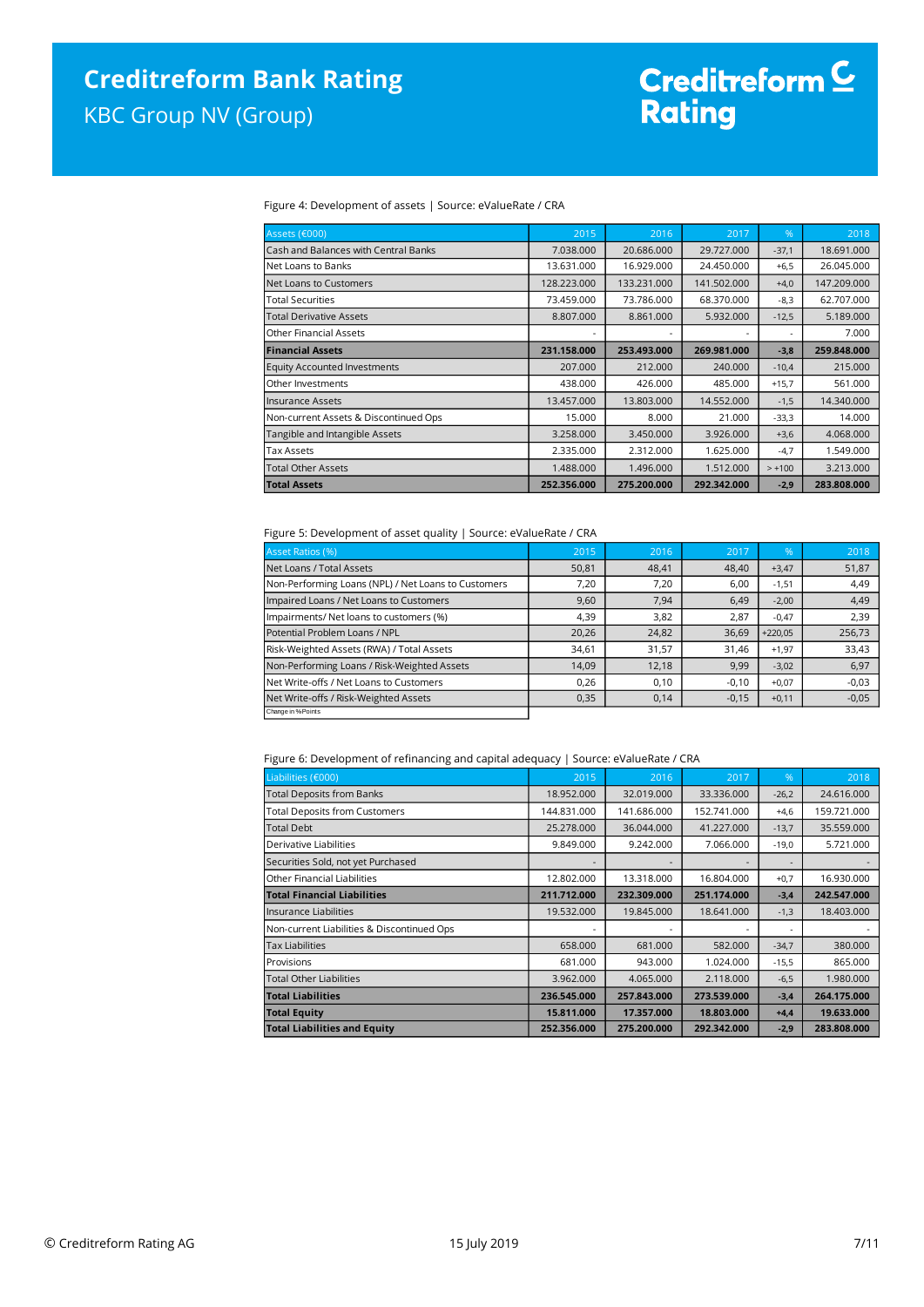#### Figure 7: Development of capital ratios | Source: eValueRate / CRA

| Capital Ratios (€000)                               | 2015   | 2016   | 2017   | $\frac{9}{6}$ | 2018   |
|-----------------------------------------------------|--------|--------|--------|---------------|--------|
| <b>Total Equity/ Total Assets</b>                   | 6,27   | 6,31   | 6,43   | $+0,49$       | 6,92   |
| Leverage Ratio                                      | 6,30   | 6,10   | 6,10   | $+0,00$       | 6,10   |
| Phased-in: Common Equity Tier 1 Ratio (CET1)        | 15,20  | 16,20  | 16,50  | $-0,50$       | 16,00  |
| Phased-in: Tier 1 Ratio (CET1 + AT1)                | 16,80  | 17,80  | 18,00  | $-1,00$       | 17,00  |
| Phased-in: Total Capital Ratio (CET1 + AT1 + T2)    | 19,80  | 20,60  | 20,40  | $-1,20$       | 19,20  |
| Fully Loaded: Common Equity Tier 1 Ratio (CET1)     | 14,90  | 15,80  | 16,30  | $-0,30$       | 16,00  |
| Fully Loaded: Tier 1 Ratio (CET1 + AT1)             | 16,40  | 17,40  | 17,90  | $-0,90$       | 17,00  |
| Fully Loaded: Total Capital Ratio (CET1 + AT1 + T2) | 19,00  | 20,00  | 20,20  | $-1,00$       | 19,20  |
| Net Stable Funding Ratio (NSFR)                     | 121,00 | 125,00 | 134,00 | $+2,00$       | 136,00 |
| Change in % Points                                  |        |        |        |               |        |

#### Figure 8: Development of liquidity | Source: eValueRate / CRA

| Liquidity (%)                                         | 2015   | 2016   | 2017   | $\%$     | 2018   |
|-------------------------------------------------------|--------|--------|--------|----------|--------|
| Net Loans / Deposits (LTD)                            | 88.53  | 94,03  | 92.64  | $-0.48$  | 92,17  |
| Interbank Ratio                                       | 71.92  | 52.87  | 73.34  | $+32.46$ | 105.81 |
| Liquidity Coverage Ratio (LCR)                        | 127.00 | 139.00 | 139.00 | $+0.00$  | 139,00 |
| Customer Deposits / Total Funding (excl. Derivatives) | 63.89  | 56.99  | 57.32  | $+4.48$  | 61,79  |
| Change in % Points                                    |        |        |        |          |        |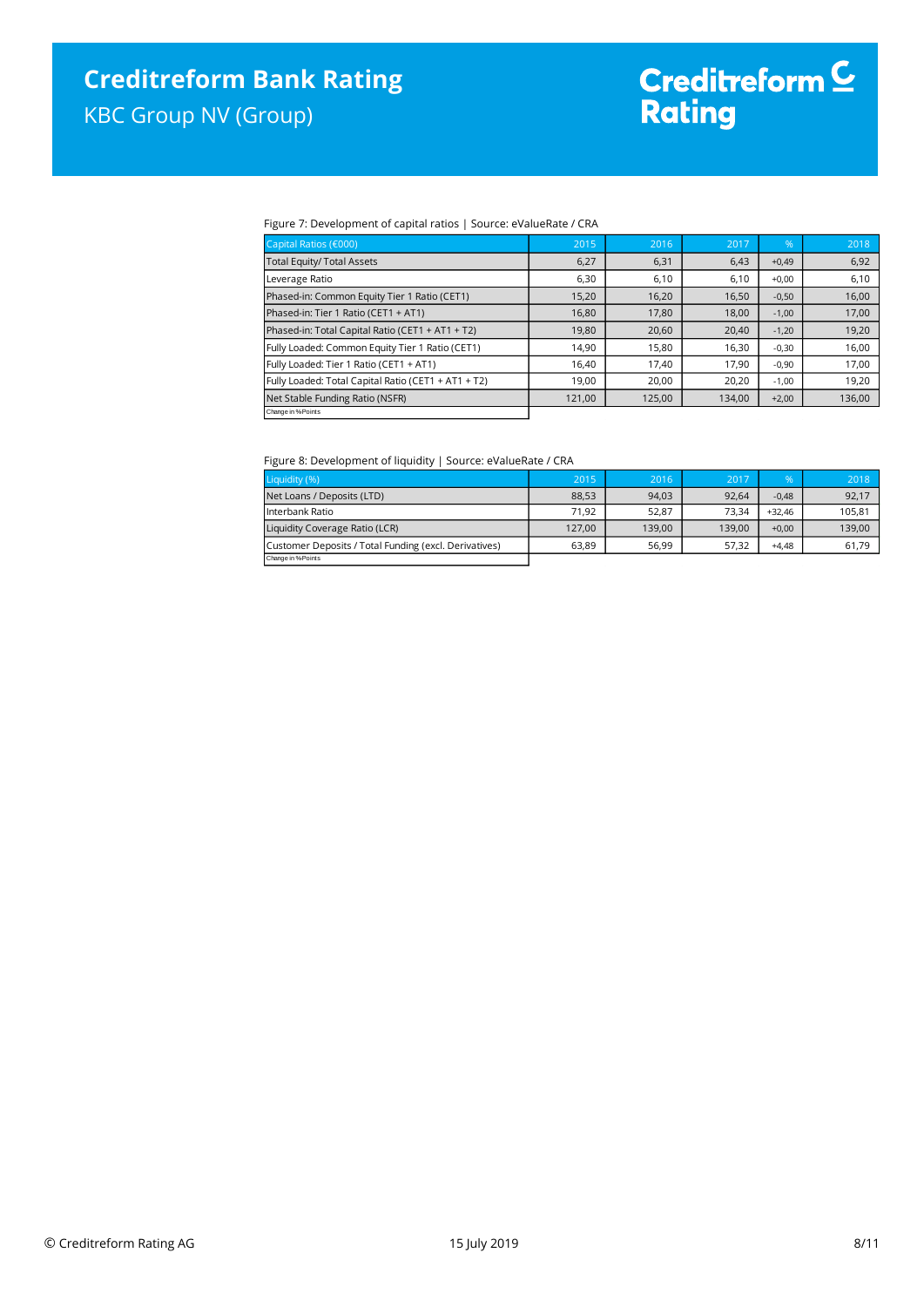#### **Regulatory**

Creditreform Rating AG was neither commissioned by the rating object nor by any other third party for the rating. The analysis took place on a voluntary basis by Creditreform Rating AG and is to be described in the regulatory sense as an unsolicited rating.

The rating is based on publicly available information and internal evaluation methods for the rated bank. The quantitative analysis is based mainly on the latest annual accounts, interim reports, other investor relations information of the bank, and calculated key figures by eValueRate / CRA. Subject to a peer group analysis were 38 competing institutes.

The information and documents processed met the requirements of the rating system of Creditreform Rating AG as published on the website www.creditreform-rating.de. The rating was carried out on the basis of the rating methodology for unsolicited bank ratings as well as the methodology for the rating of bank capital and unsecured debt instruments in conjunction with Creditreform`s basic document "Rating Criteria and Definitions".

On 15 July 2019, the rating was presented by the analysts to the rating committee and adopted in a resolution.

The rating result was communicated to KBC Group NV (Group) and its operating company KBC Bank NV, and the preliminary rating report was made available to the bank. There was no change in the rating score.

The rating is subject to one-year monitoring from the rating date and is valid until withdrawal of the rating. Within this period, the rating can be updated. At the latest after one year, a monitoring is required to maintain the validity of the rating.

In 2011, Creditreform Rating AG was registered within the European Union according to EU Regulation 1060/2009 (CRA-Regulation). Based on this registration, Creditreform Rating AG (CRA) is permitted to issue credit ratings within the EU, and is obligated to comply with the provisions of the CRA-Regulation.

#### **Conflict of Interests**

No conflicts of interest were identified during the rating process that might influence the analyses and judgements of the rating analysts involved nor any other natural persons whose services are placed at the disposal or under the control of Creditreform Rating AG and who are directly involved in credit rating activities or in approving credit ratings and rating outlooks.

In the event of providing ancillary services to the rated entity, CRA will disclose all ancillary services in the credit rating report.

#### **Rules on the Presentation of Credit Ratings and Rating Outlooks**

The approval of credit ratings and rating outlooks follows our internal policies and procedures. In line with our 'Rating Committee' policy, all credit ratings and rating outlooks are approved by a rating committee based on the principle of unanimity.

To prepare this credit rating, CRA has used the following substantially material sources:

- 1. Transaction structure and participants
- 2. Transaction documents
- 3. Issuance documents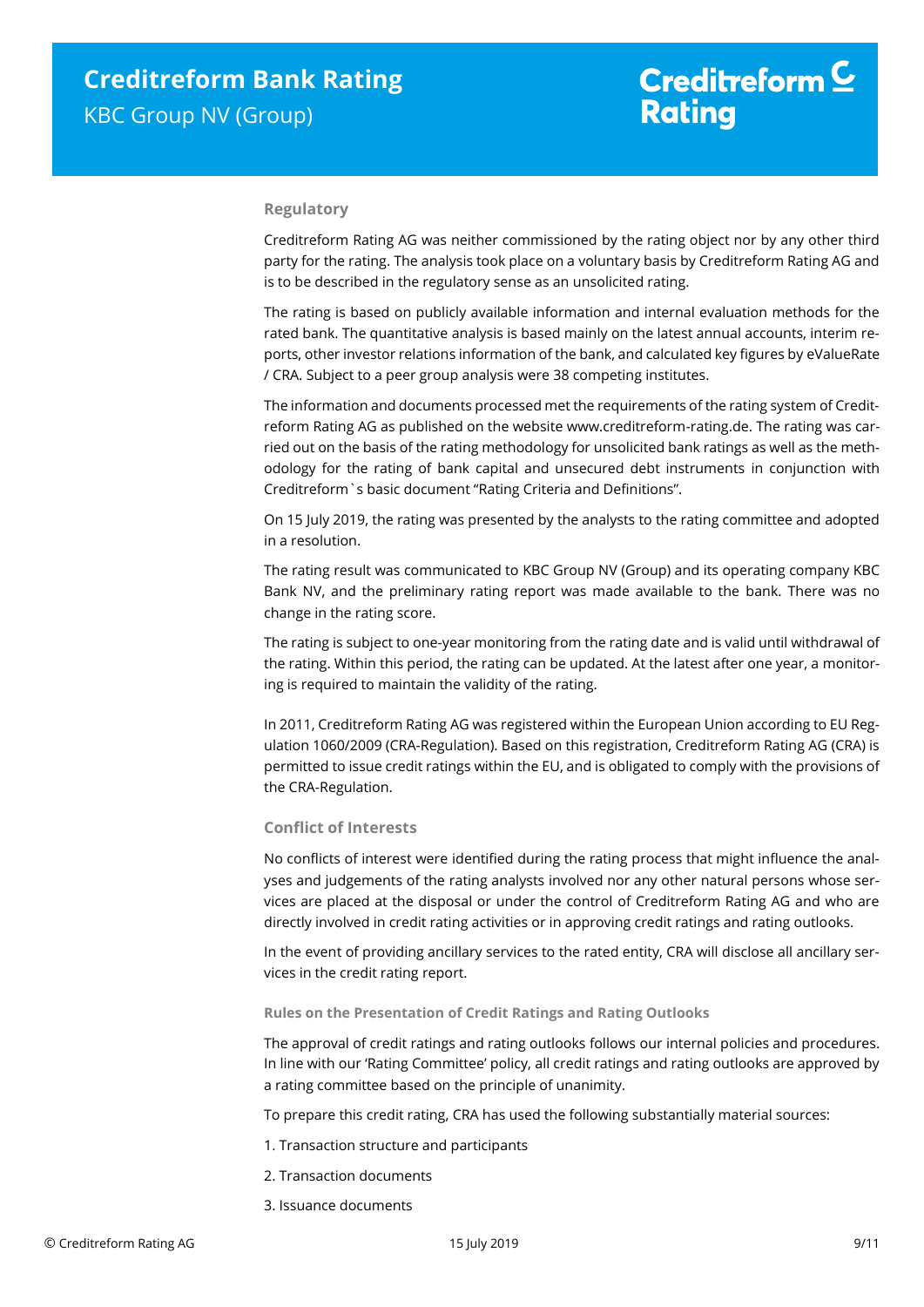# Creditreform  $C$ **Rating**

There are no other attributes and limitations of the credit rating or rating outlook other than those displayed on the CRA website. Furthermore, CRA considers satisfactory the quality and extent of information available on the rated entity. In regard to the rated entity Creditreform Rating AG regarded the available historical data as sufficient.

Between the time of disclosure of the credit rating to the rated entity and the public disclosure, no amendments were made to the credit rating.

The 'Basic Data' information card indicates the principal methodology or version of methodology that was used in determining the rating, with a reference to its comprehensive description.

In cases where the credit rating is based on more than one methodology or where reference only to the principal methodology might cause investors to overlook other important aspects of the credit rating, including any significant adjustments and deviations, Creditreform Rating AG explains this fact in the rating report and indicates how the different methodologies or other aspects are taken into account in the credit rating. This information is integrated in the credit rating report.

The meaning of each rating category, the definition of default or recovery and any appropriate risk warning, including a sensitivity analysis of the relevant key rating assumptions such as mathematical or correlation assumptions, accompanied by worst-case scenario credit ratings and best-case scenario credit ratings are explained.

The date at which the credit rating was initially released for distribution and the date when it was last updated including any rating outlooks is indicated clearly and prominently in the 'Basic Data' card as a "rating action"; initial release is indicated as "initial rating", other updates are indicated as an "update", "upgrade" or "downgrade", "not rated", "confirmed", "selective default" or "default".

In the case of a rating outlook, the time horizon is provided during which a change in the credit rating is expected. This information is available within 'Basic Data' information card.

In accordance to Article 11 (2) EU-Regulation (EC) No 1060/2009, a registered or certified credit rating agency shall make available, in a central repository established by ESMA, information on its historical performance data including the rating transition frequency and information about credit ratings issued in the past and on their changes. Requested data are available at the ESMA website: https://cerep.esma.europa.eu/cerep-web/statistics/defaults.xhtml.

An explanatory statement of the meaning of Creditreform`s default rates are available in the credit rating methodologies disclosed on the website.